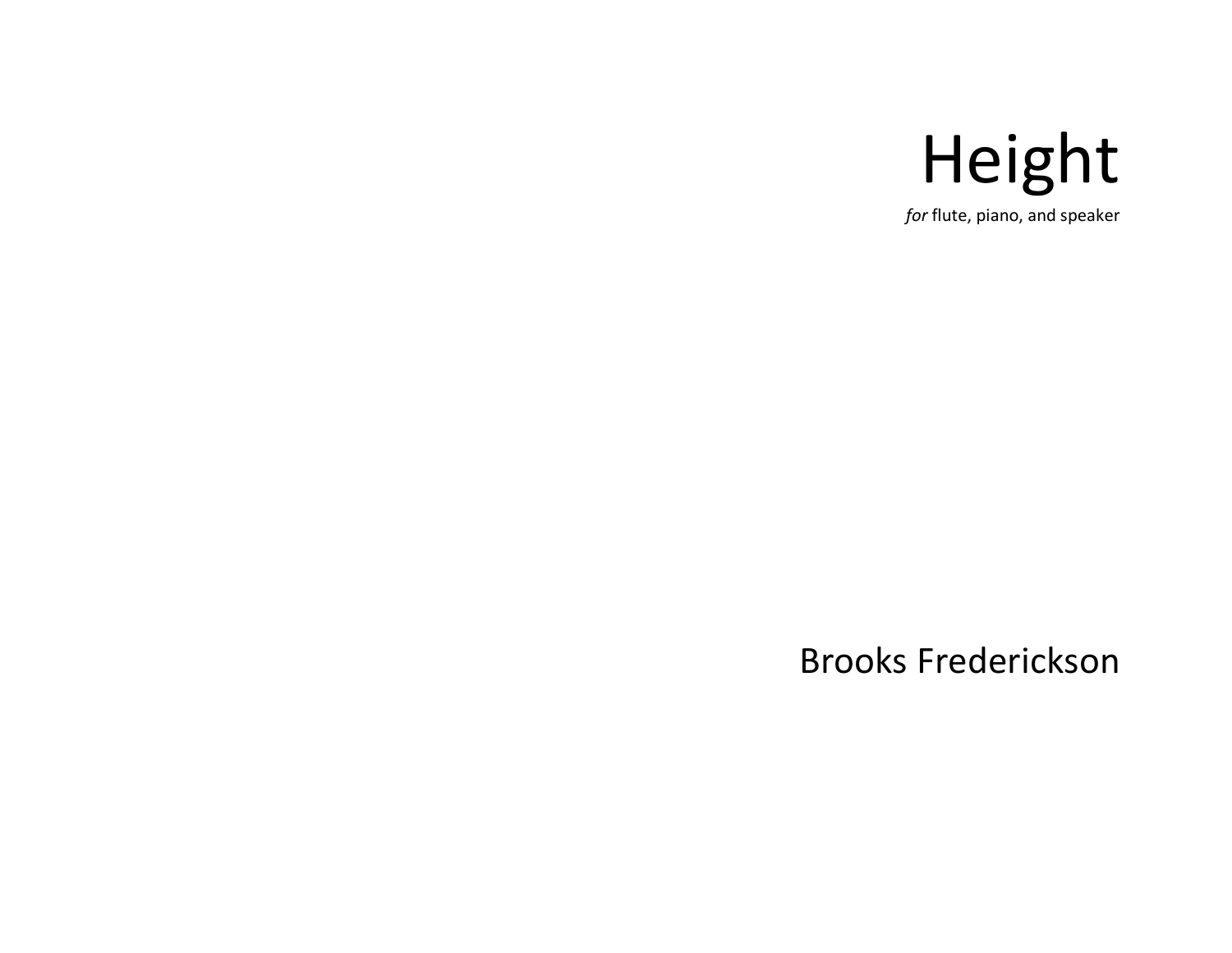## - Performance notes -

The musicians are to follow the speech rhythm the speaker.

The speaker is to keep an ear out for where the musicians are and pace their speaking to fit with their gestures.

- Notation -

The cue-words are denoted by dashed lines that connect to a notehead or stave.

Dashed lines are also used to denote the ends of sounds.

Notes, or gestures, that are in boxes are to be repeated until indicated.

Indicated tempos are suggestions. Be close, but not exact.

Boxed numbers indicate the beginnings of phrases and can be used as rehearsal cues.

- Text -

The text is by French poet Christophe Tarkos (1963-2004). Height was written originally in French in 1996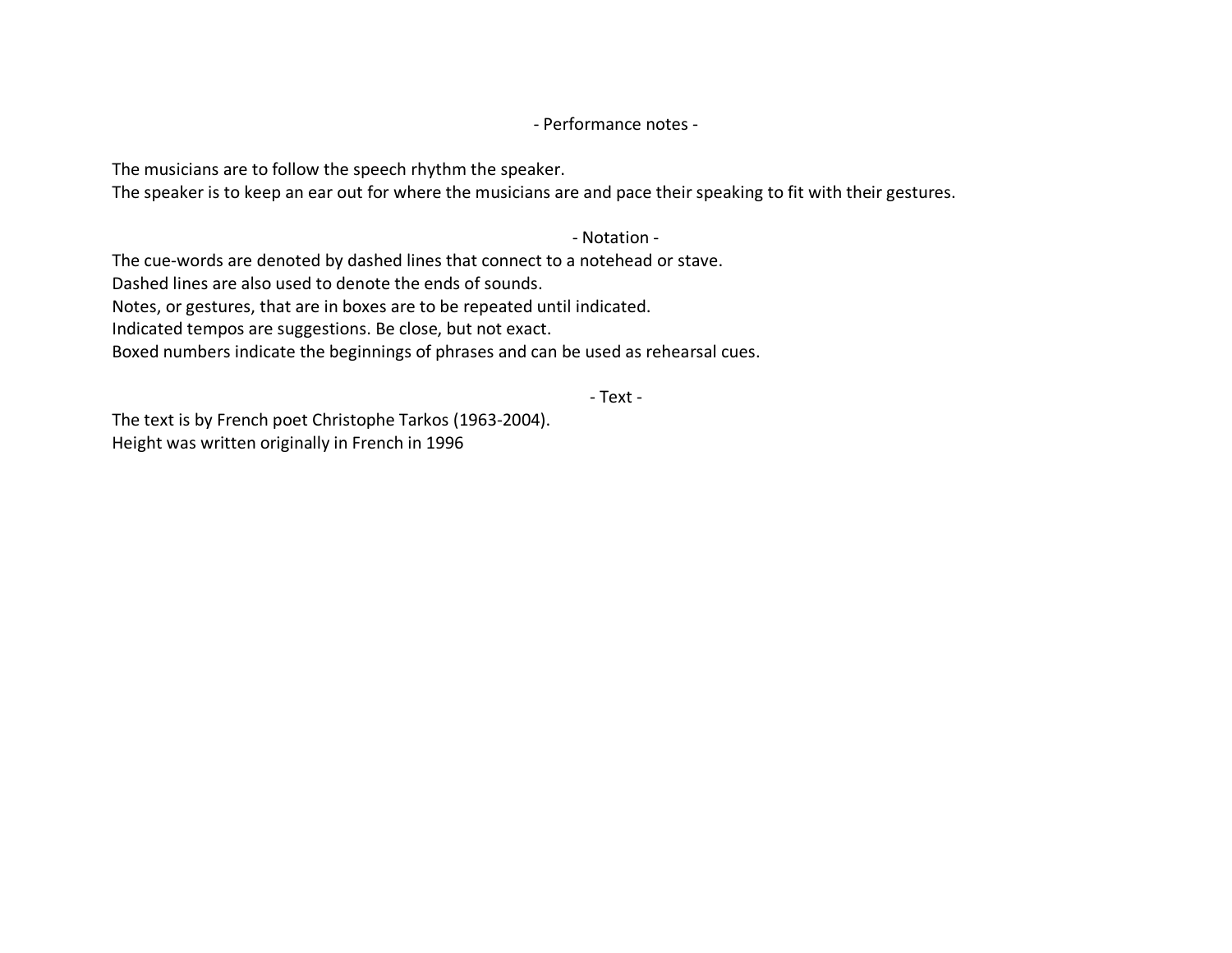## Height



 $\boxed{2}$ you lower your head, you throw your arm on your back, you reach back, you stretch, you are very long,  $m f$ 

**Brooks Frederickson**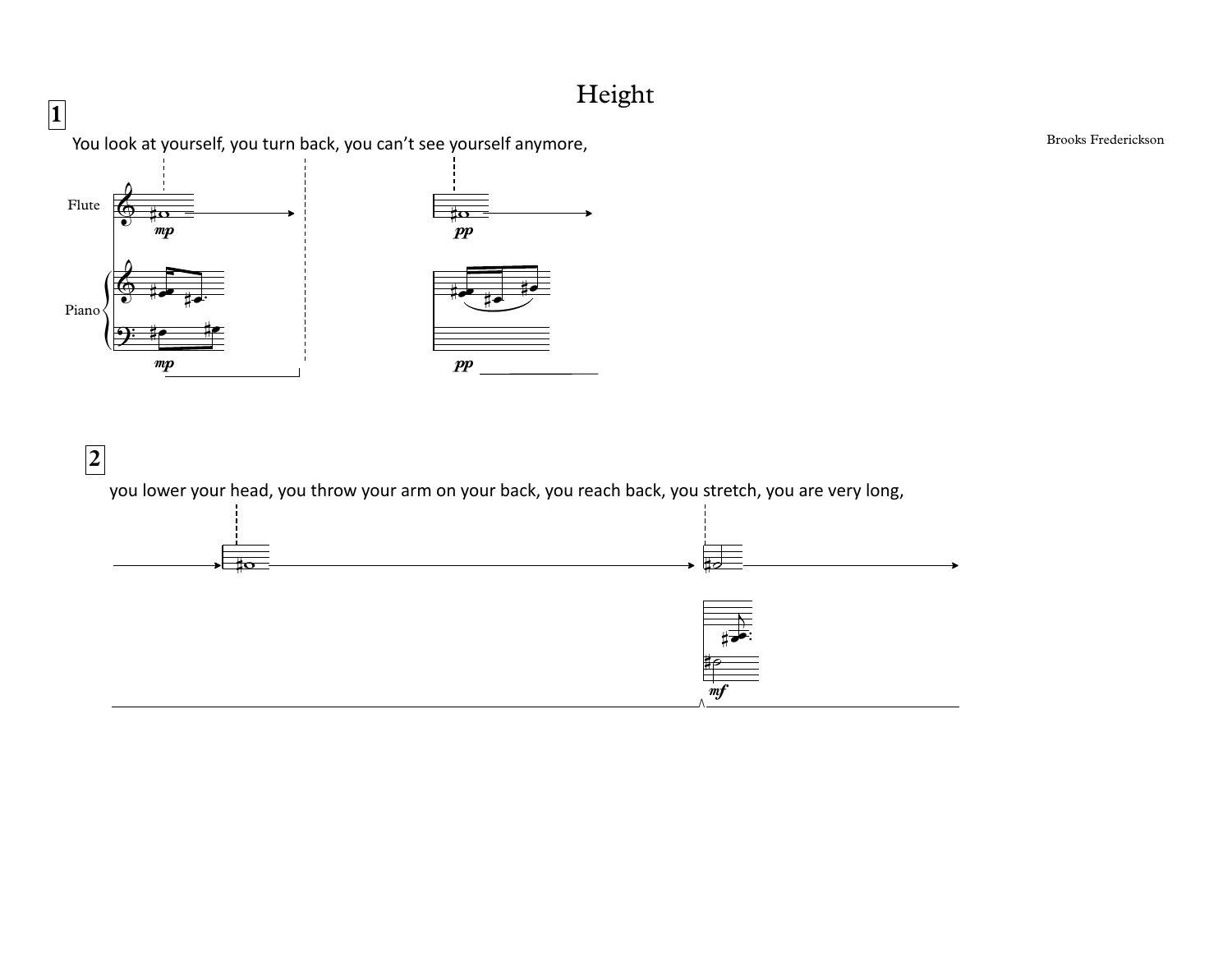

2

**4** you lift your head up, chin up, the top of your head higher,



even higher, the very top of your head loses its shape,

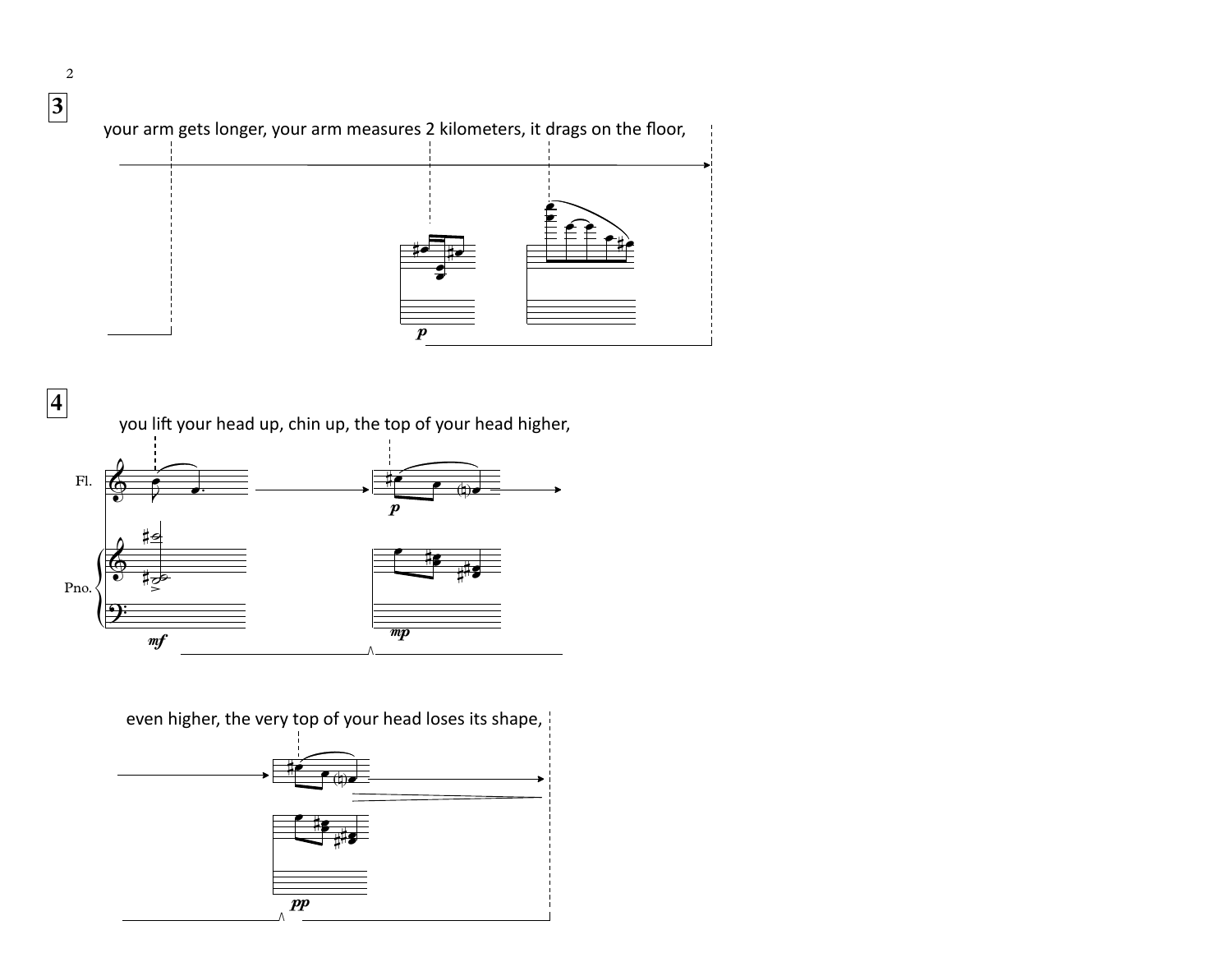

lifts up, grows taller, then softens and falls flat on your head, slightly toward the back,



it lengthens and comes out of your head, it is light, pushes against the top of your skull,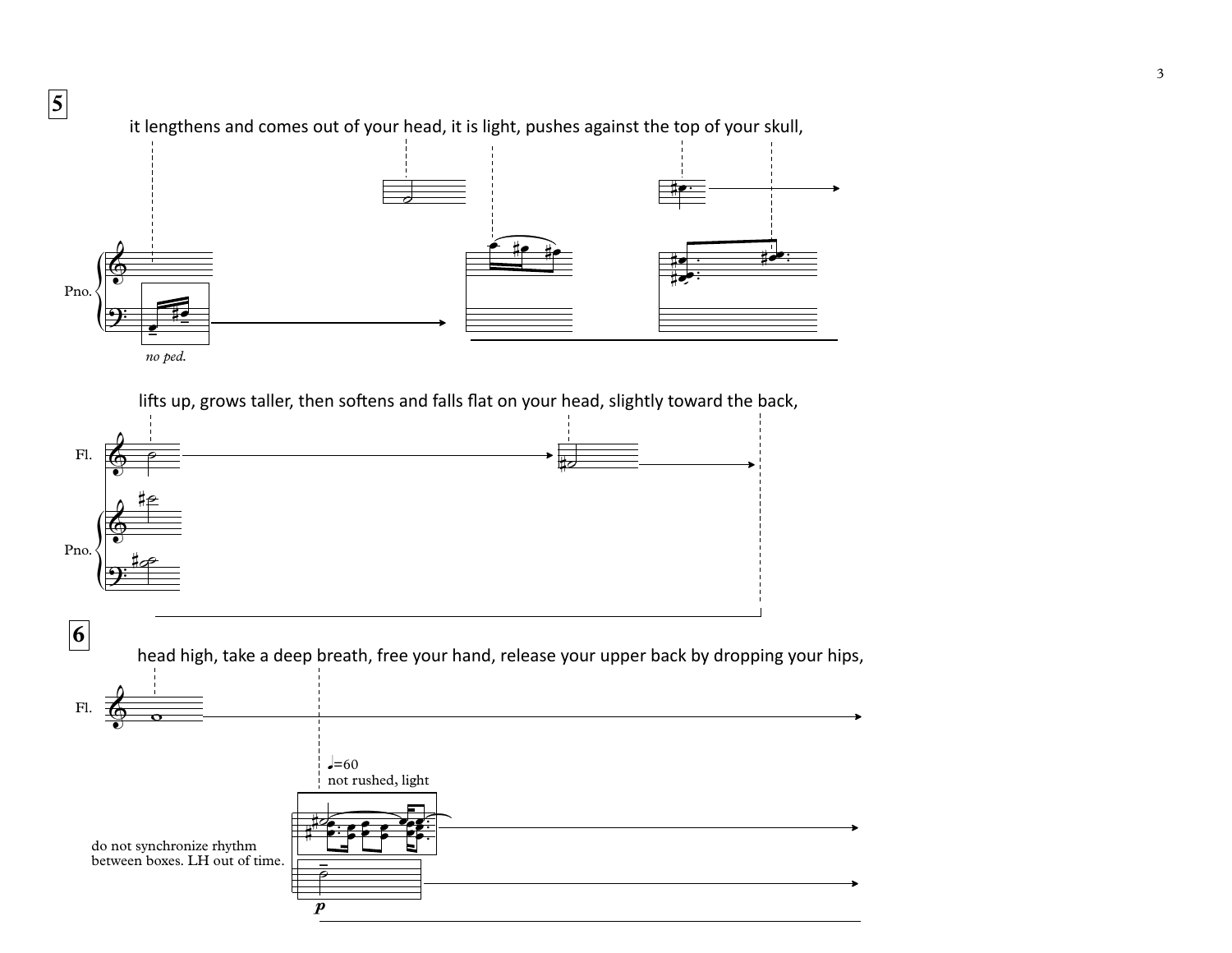thinking of lifting your hips back up, rotate your back, twice, thrice, knot your joints,



untie your ligaments, your feet flat on the ground, pivot fully around your axis, bring your legs together,





 $\overline{4}$  $\boxed{7}$ 

 $\boxed{8}$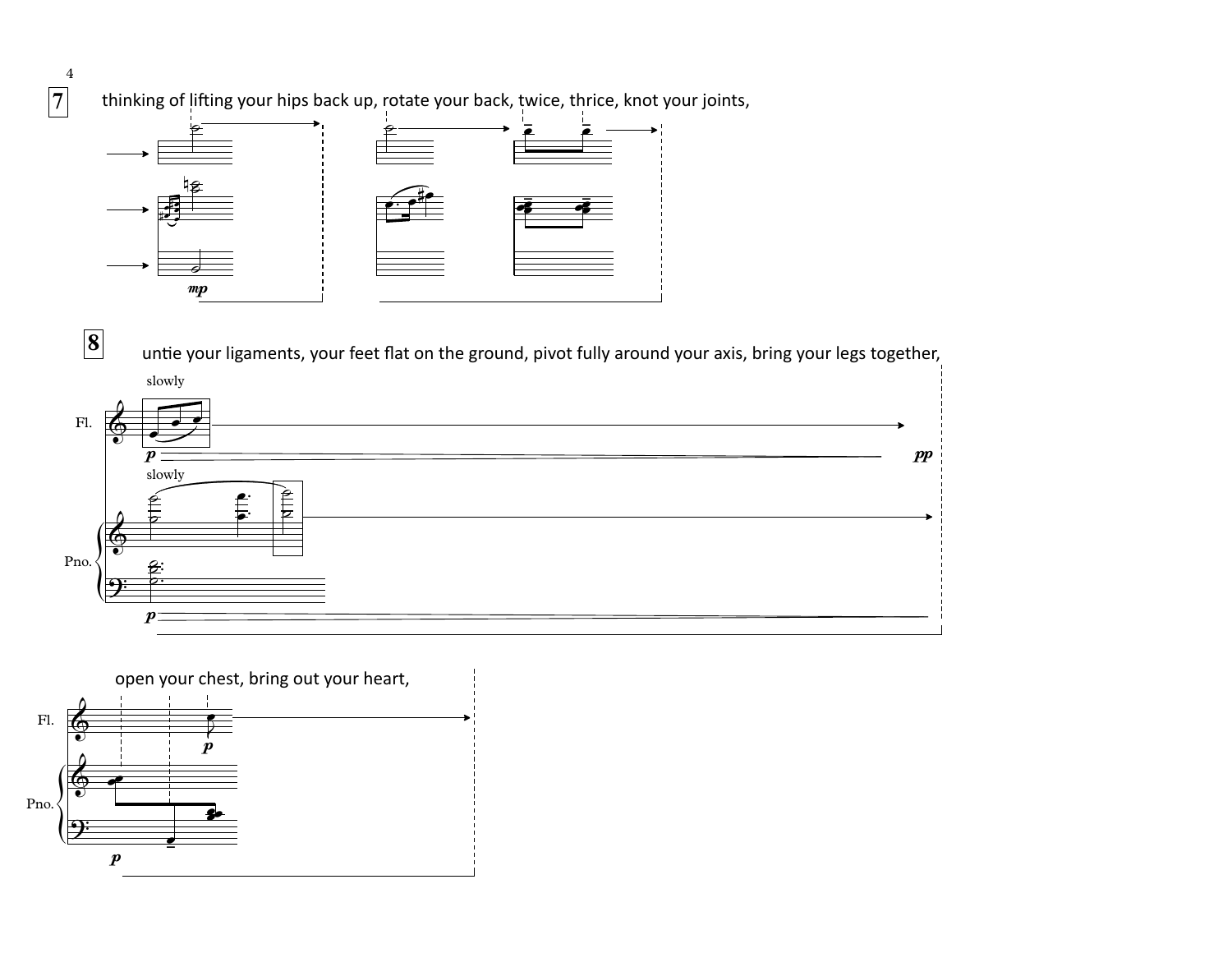

follow the displacement of your upper back downwards while thinking of its upwards displacement



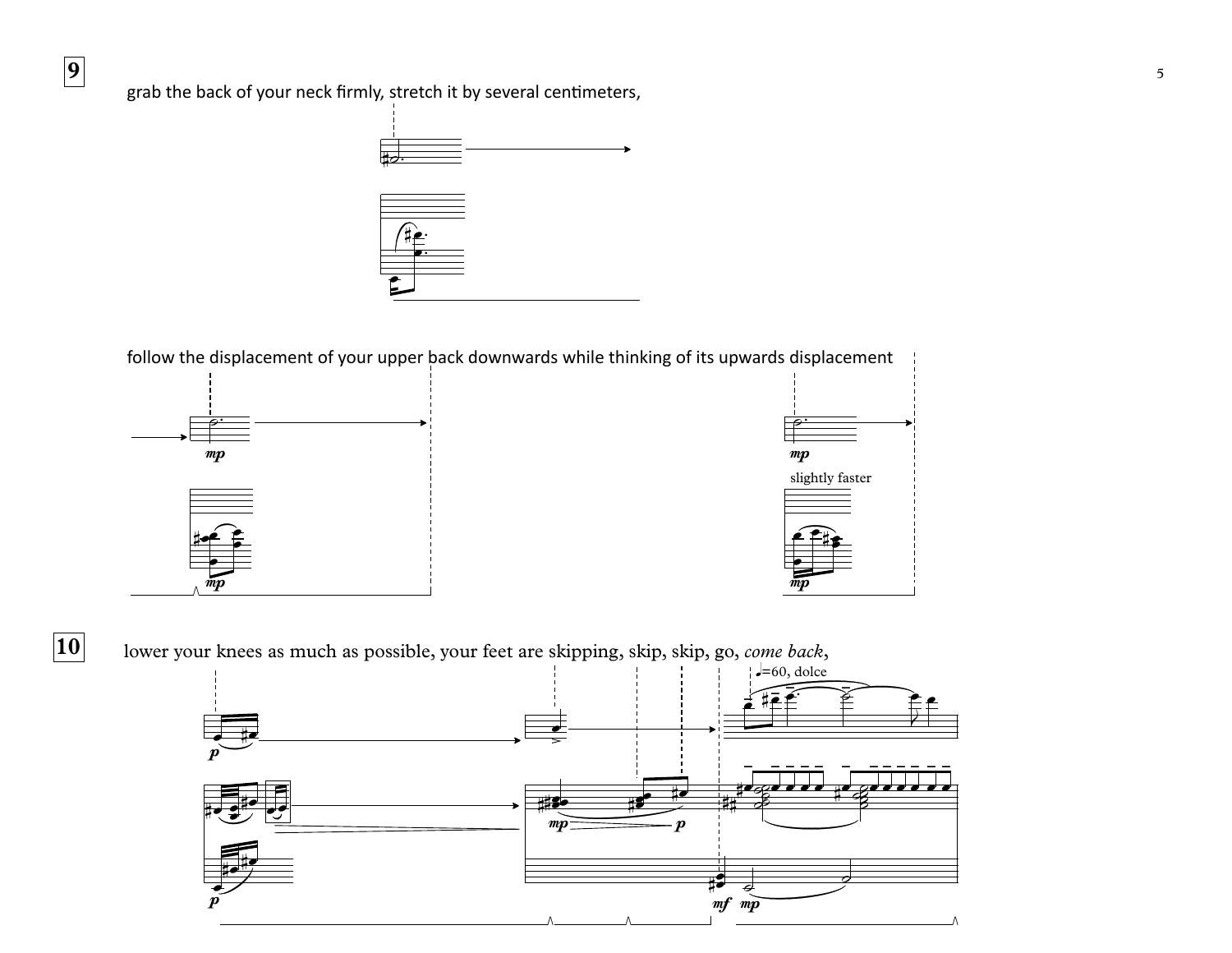

bring your back down further, backwards, move your hips further, stretch them out, they are heavy, **<sup>11</sup>**



they are heavy, they spill onto the floor, they are huge, they are elastic, they open up

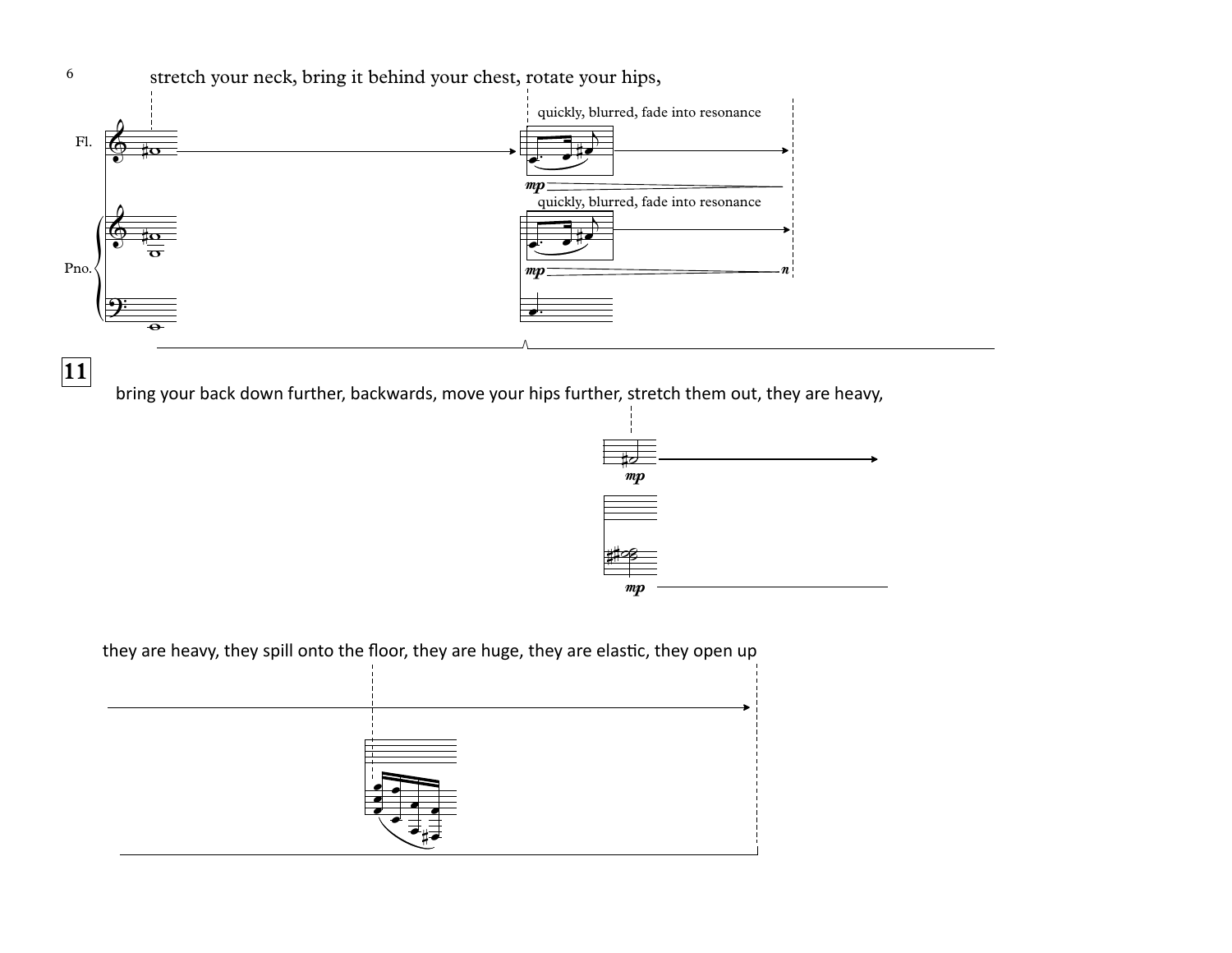open your stomach, open your belly button, open your butt cheeks, open your mouth, put your hips back in your chest

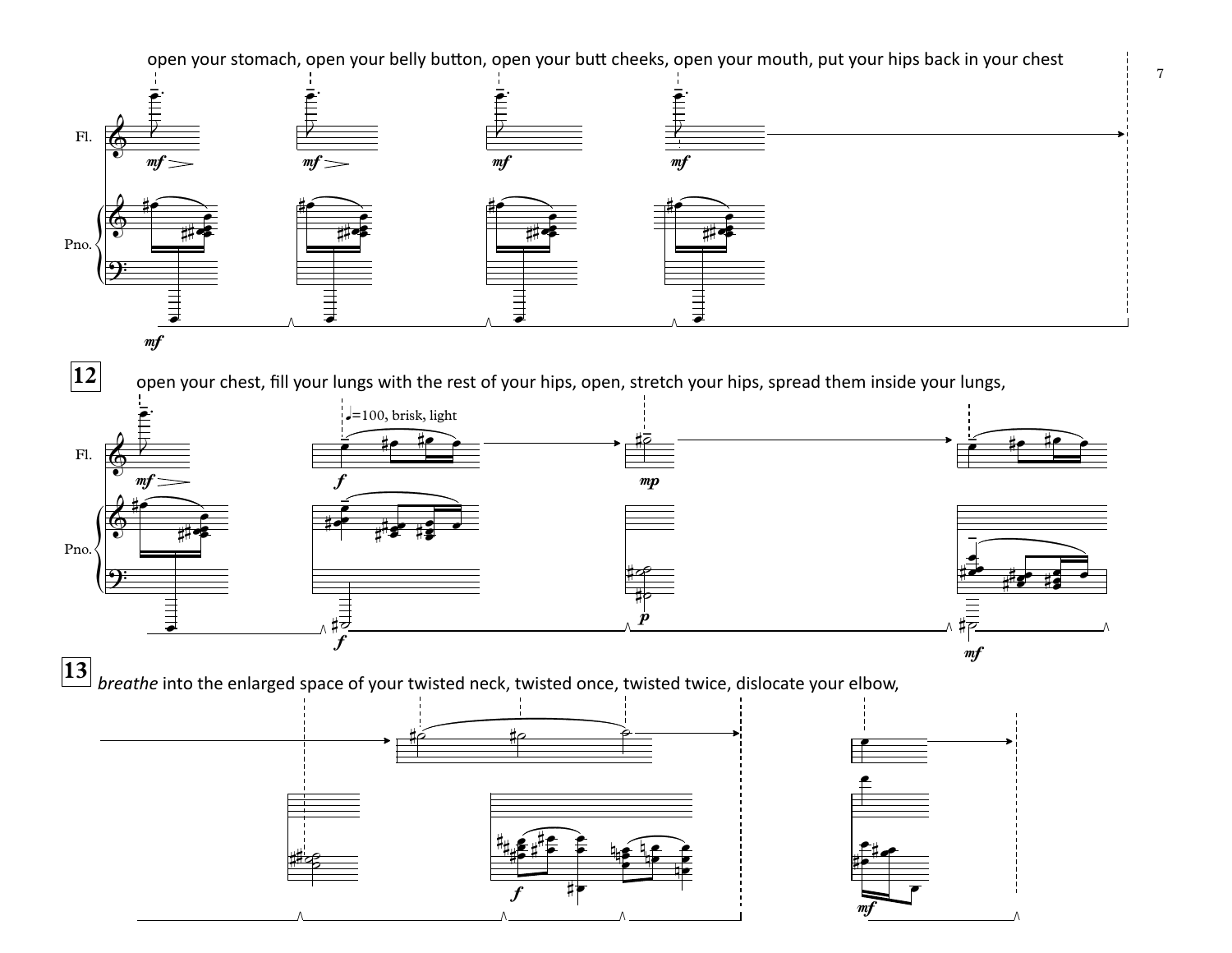

15

untangle your fingers, leave your fingers, let them go, fingers go in all directions,



let your back rest on the floor, arch your back, your back arches, your back rests on the floor, arches,



your extremities still touch the floor, your stomach goes through your lungs, the top of your skull, soft, dips into your neck,

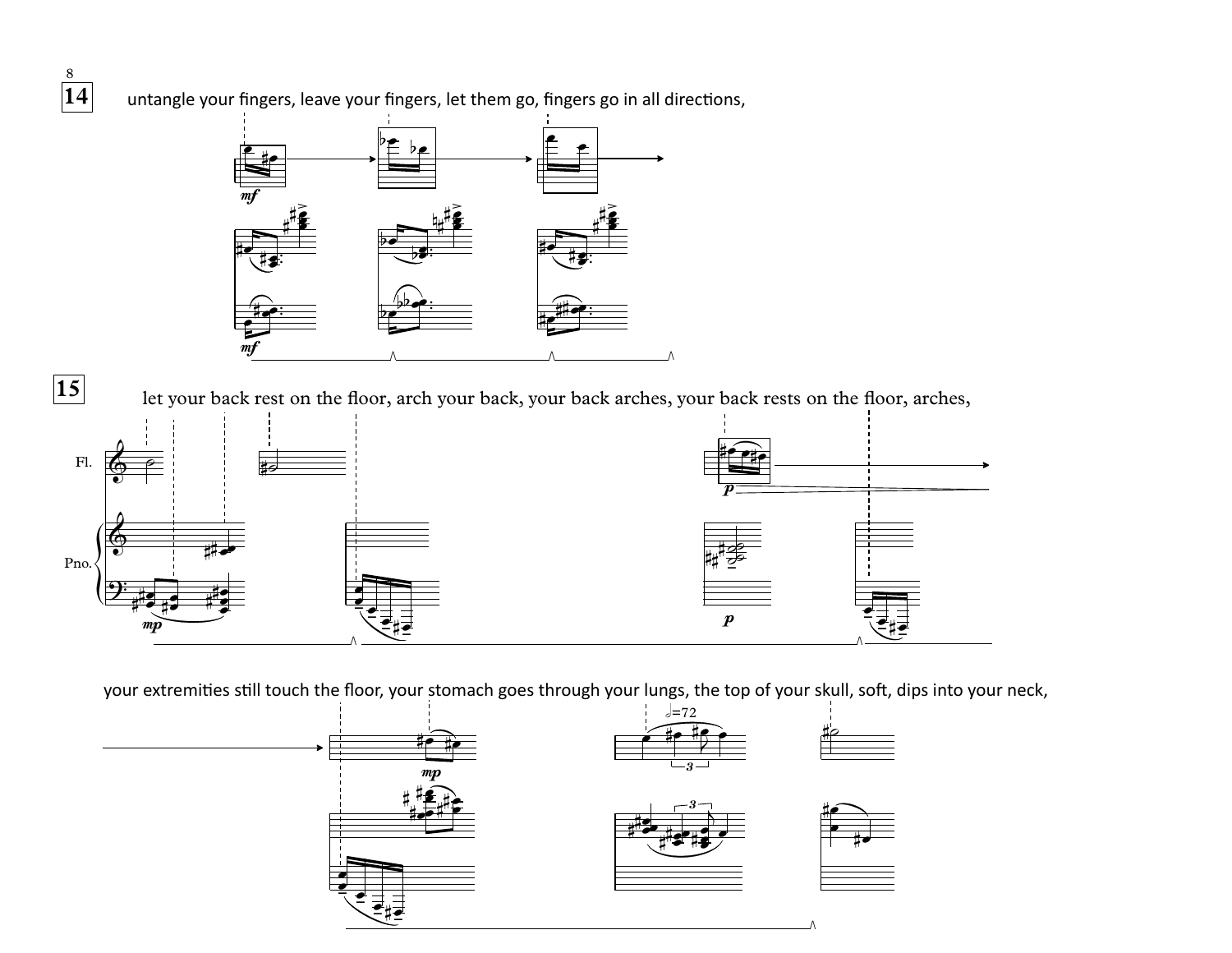into your lungs, on your tongue, your fingers run along the holes, your hands slide through and out the other way and shake,



shake your fingers, fingers are free, shake them,

 $\overline{16}$ 



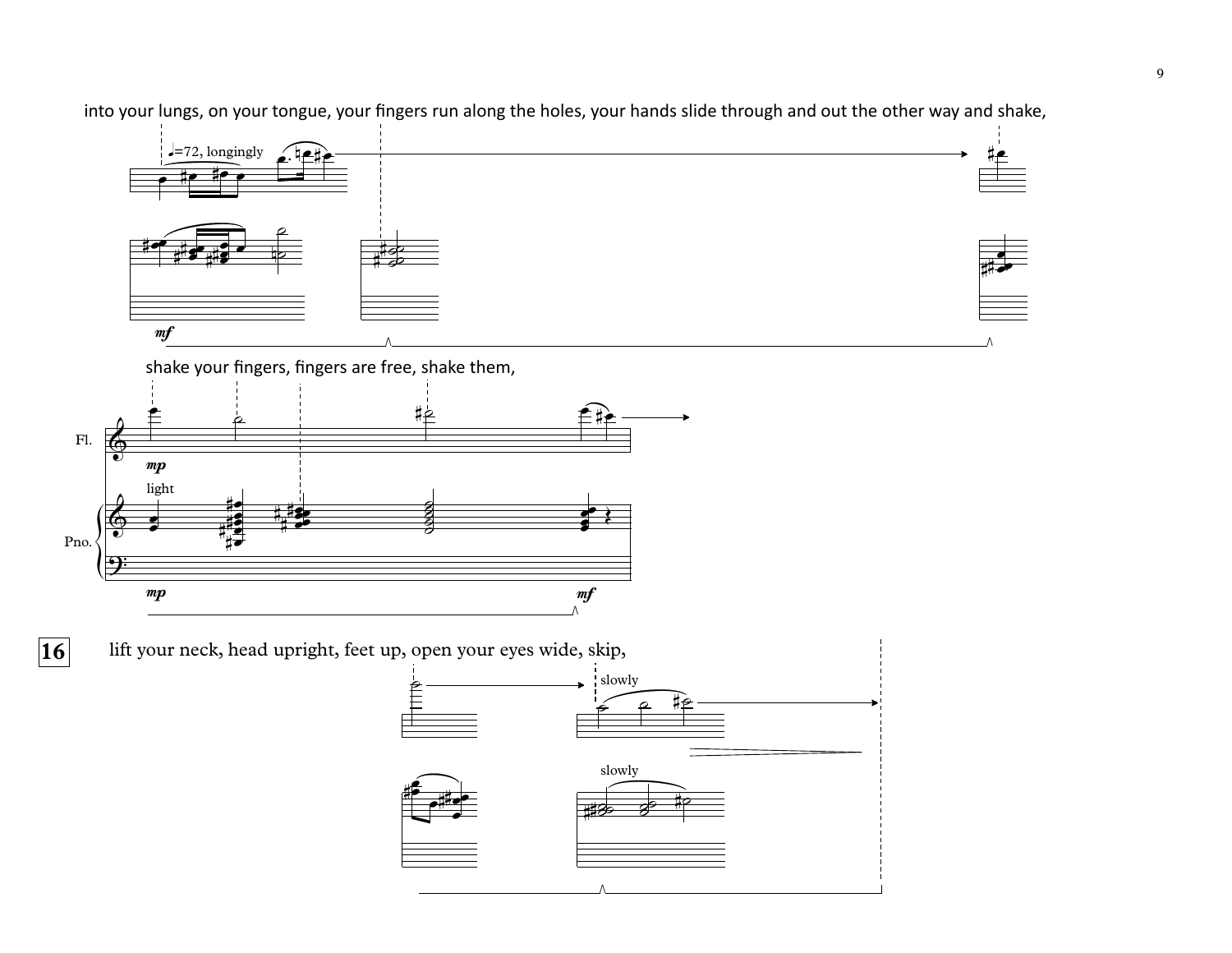

**18**

go around your chest with a dislocated elbow, turn around, let go, get away, free your fingers,









take hold of your neck, stretch it, don't be afraid of grabbing it tight, grab it with your elbows,





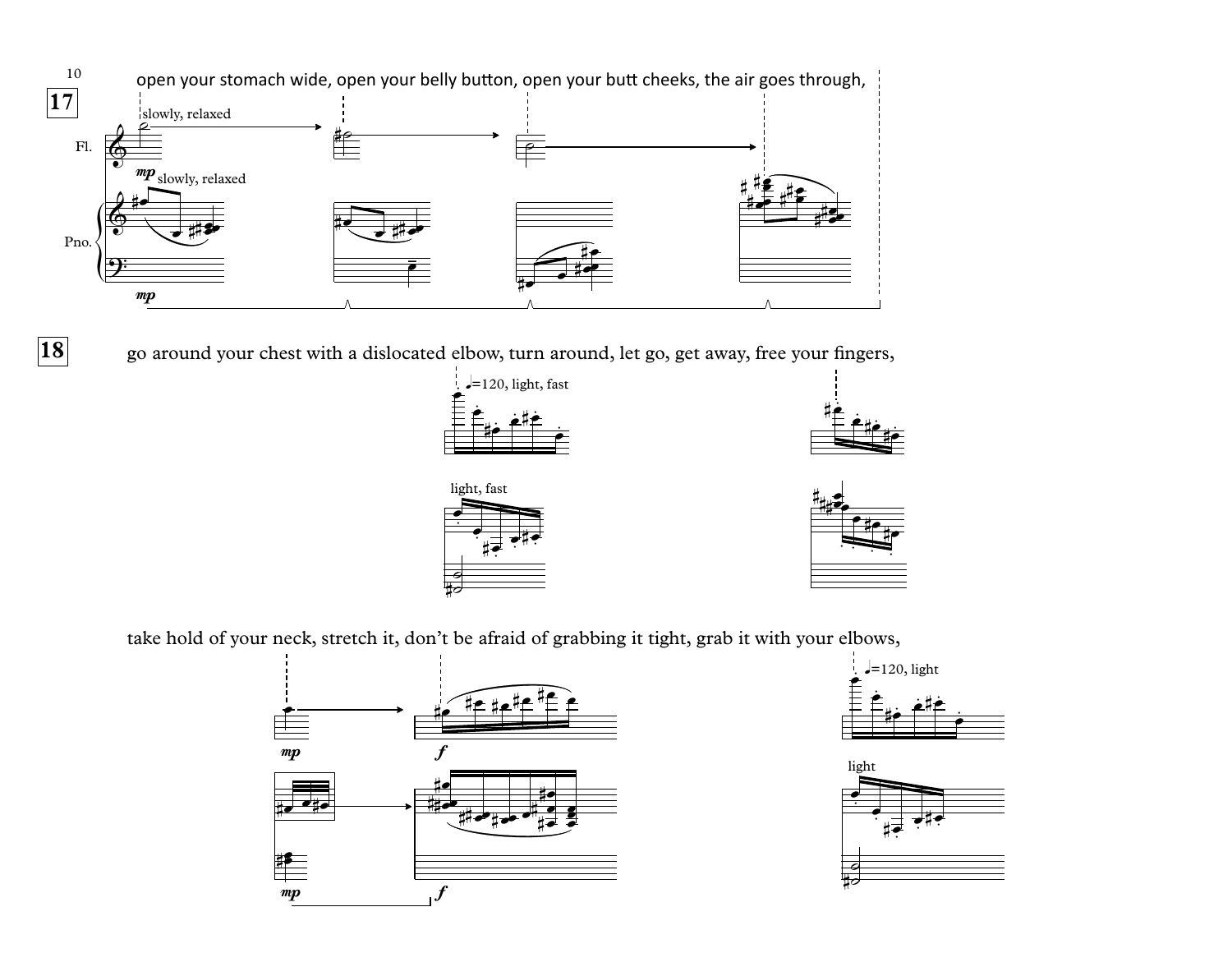

head up straight, lower your butt, open your eyes wide, lower your neck, pull on your back,



open your ass, turn your neck once, twice, thrice,

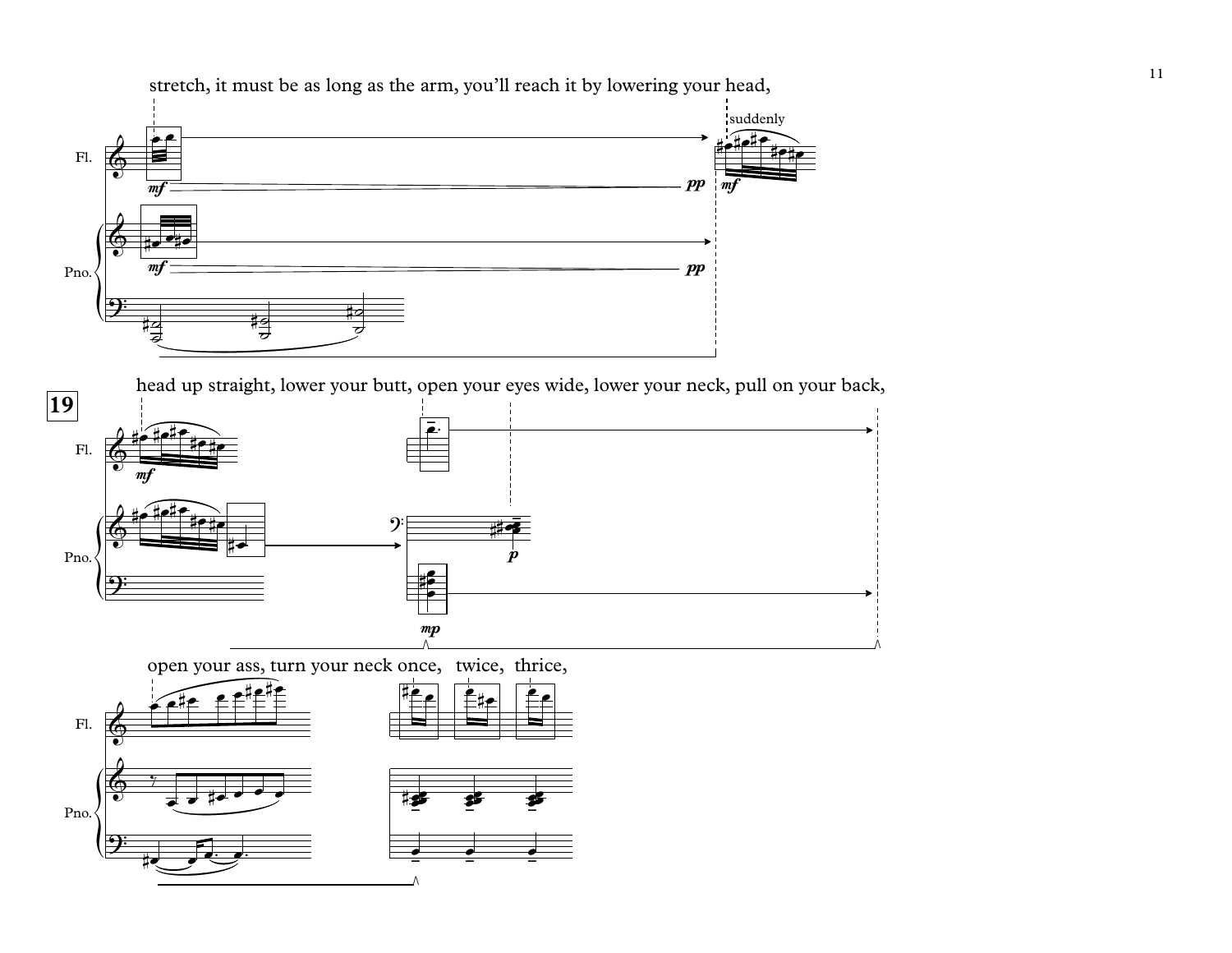go around your neck with your elbow a second time, go around your elbow with your neck a second time,

12



unfold your feet, let your toes go, bring your knees into the holes, your toes roll up and grab onto any- and everything,



twist your ankles, get into your chest, your legs behind your neck, your neck behind your chest, your chest in your hips

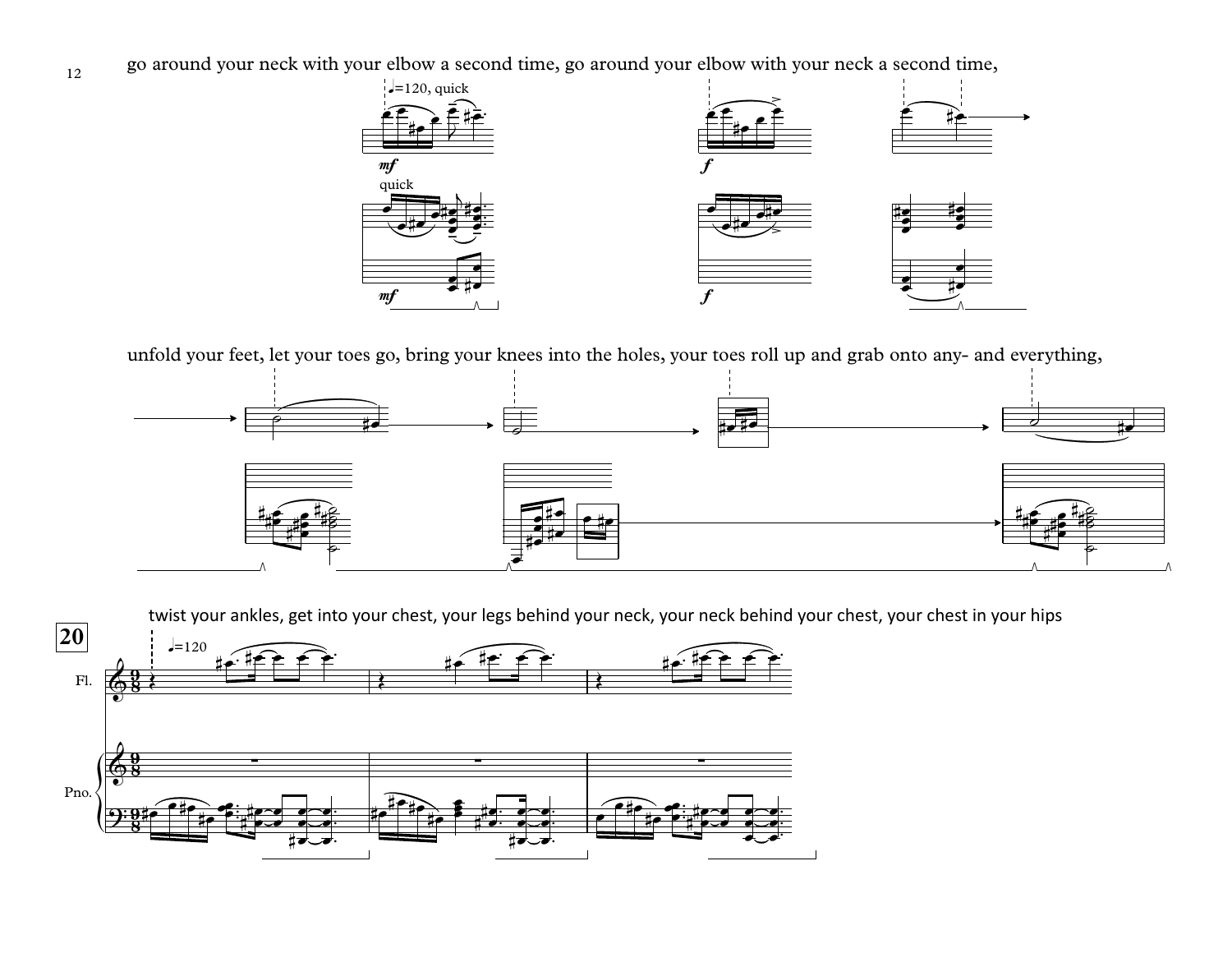





let the air go through your pores, the air circulates, head high, your head in between your legs,

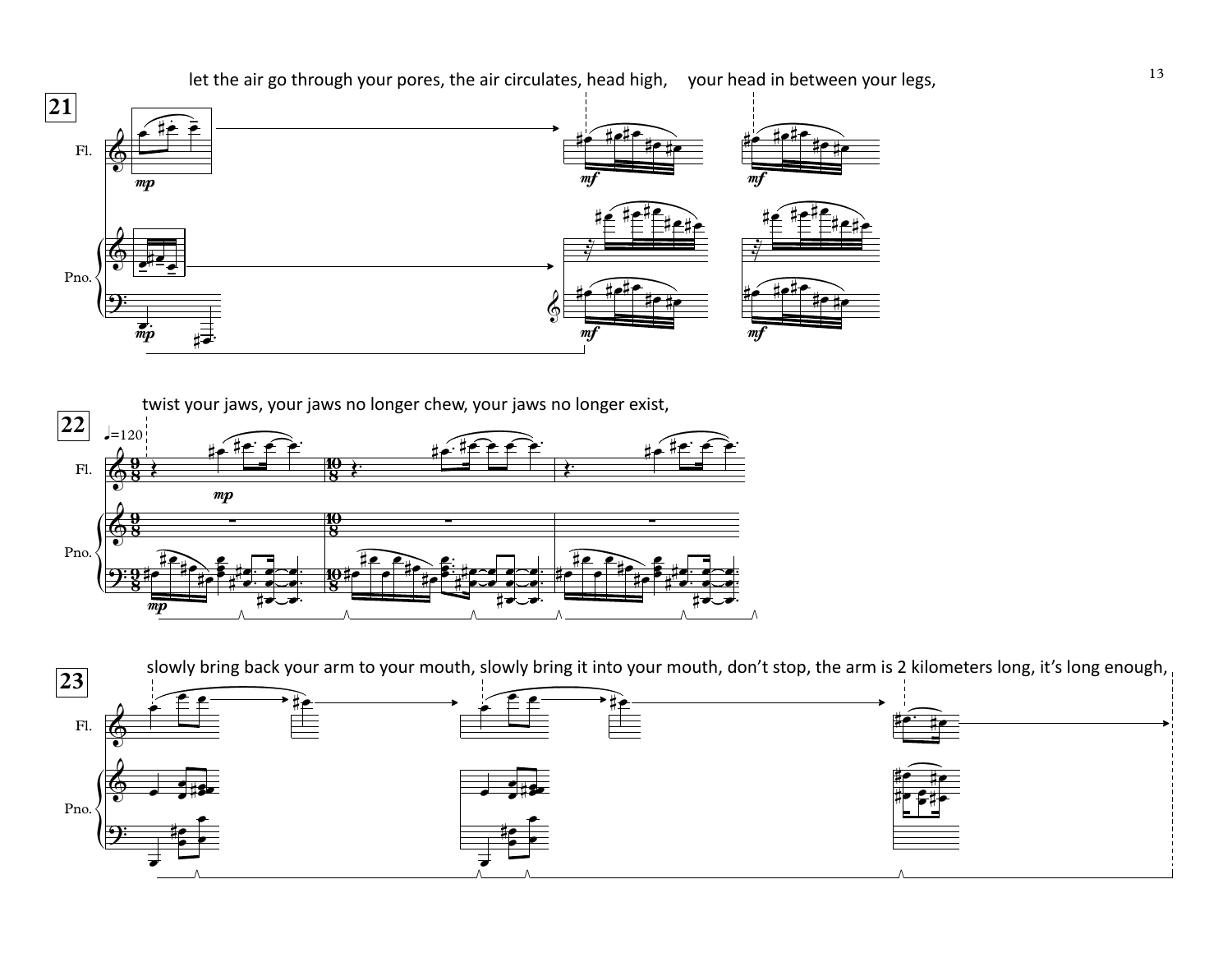

once through the mouth, poke into your stomach, once through it bring it back to your open mouth, and shove it back again,  $\frac{1}{4}$ <br> $\frac{1}{4}$ 



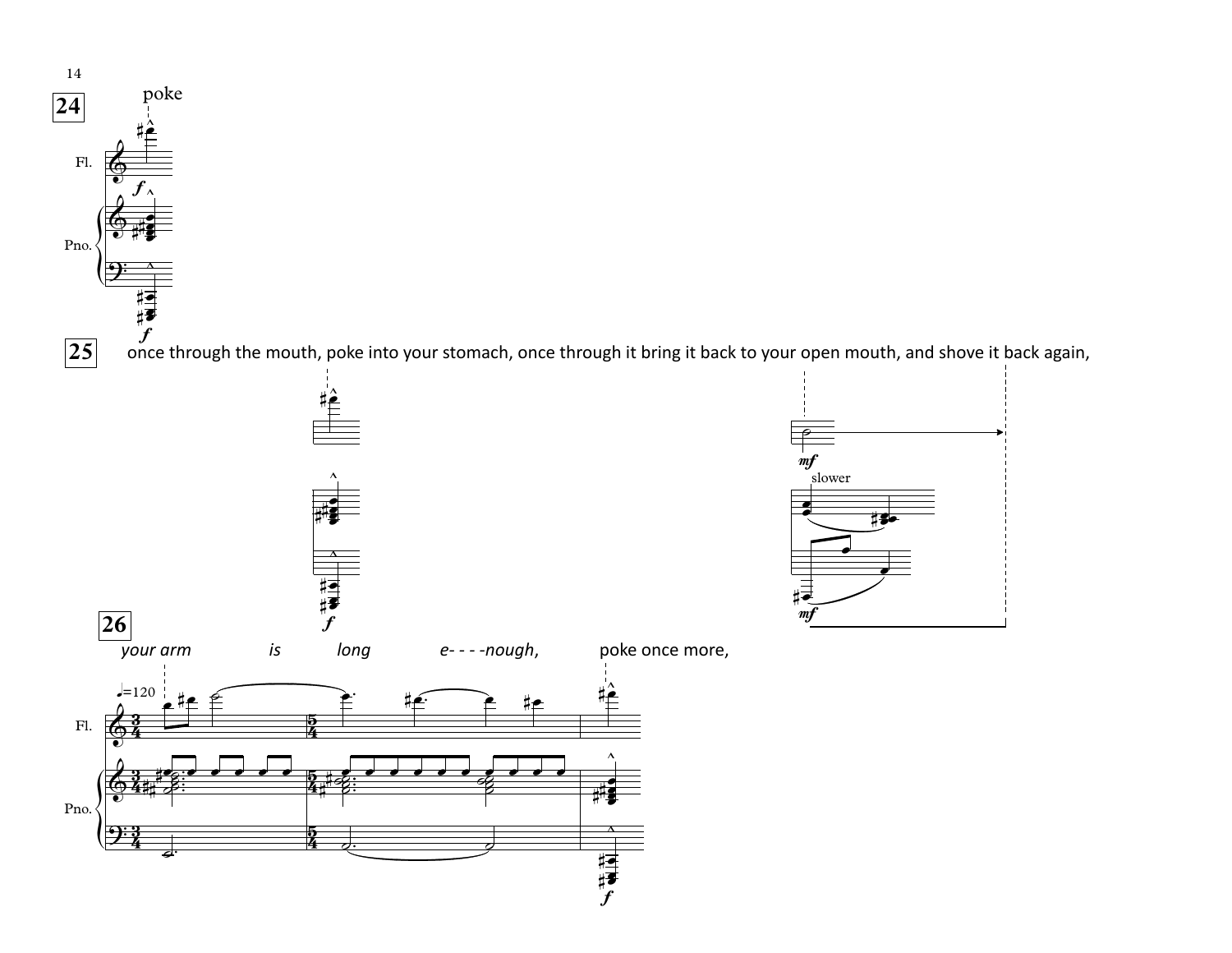

force it in a second time and continue until the whole length of the arm is in,





don't be afraid to hurt yourself

 $\begin{array}{c}\n\frac{1}{4} \\
\frac{1}{2} \\
\frac{1}{2} \\
\frac{1}{2}\n\end{array}$ 



 $\boxed{27}$ 

all the way to the bottom, go deeper, to the bottom, don't let go of your hand,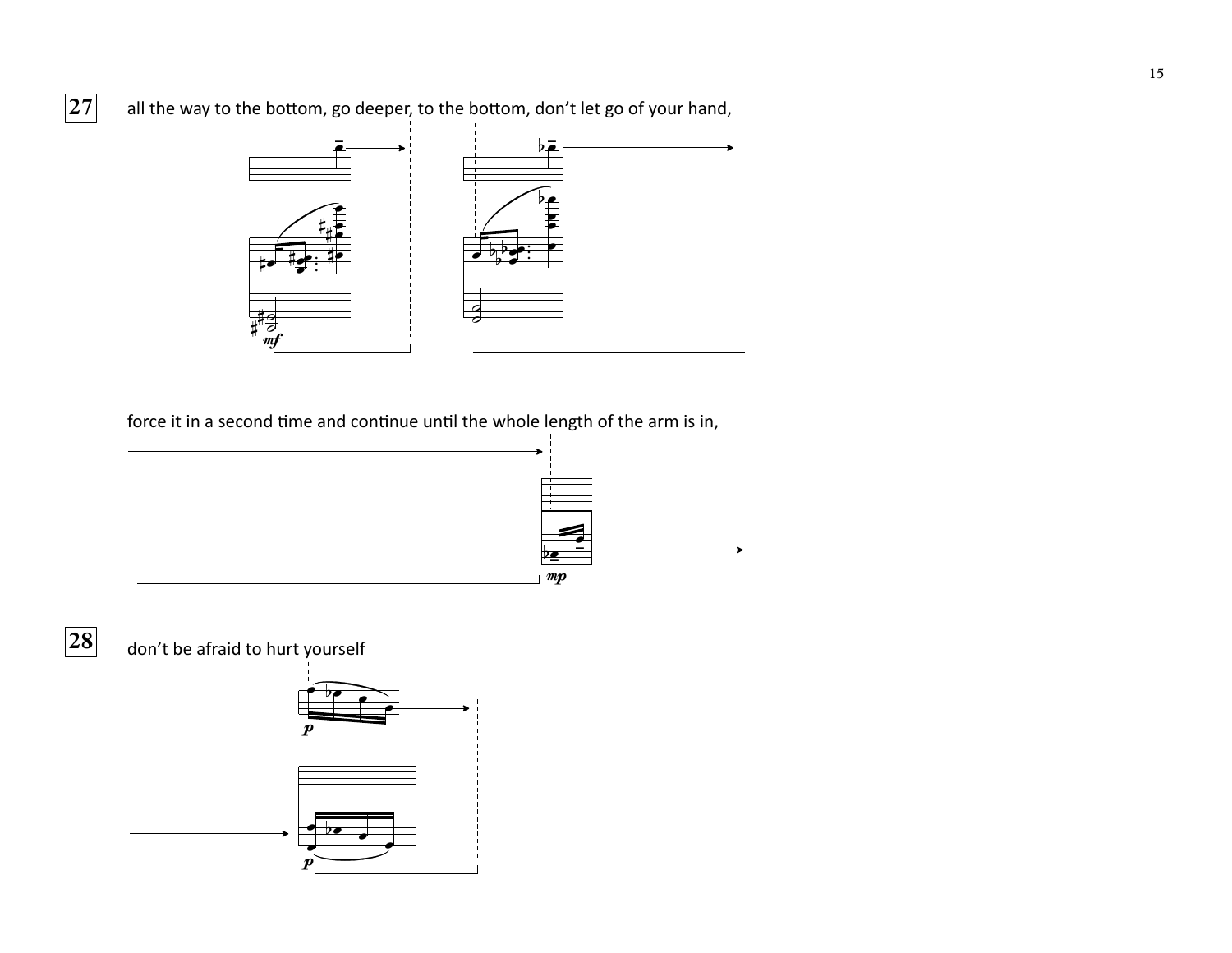your neck is against your mouth, your tongue goes in, your tongue is swallowed easily, your arm is swallowed,



your feet are folded tightly, your knees are in, your legs are coming in, your elbows are out, your elbows are getting stuck,



 $\overrightarrow{y}$  our ears hold on to the elbows, your back rests against the floor,



16  $\boxed{29}$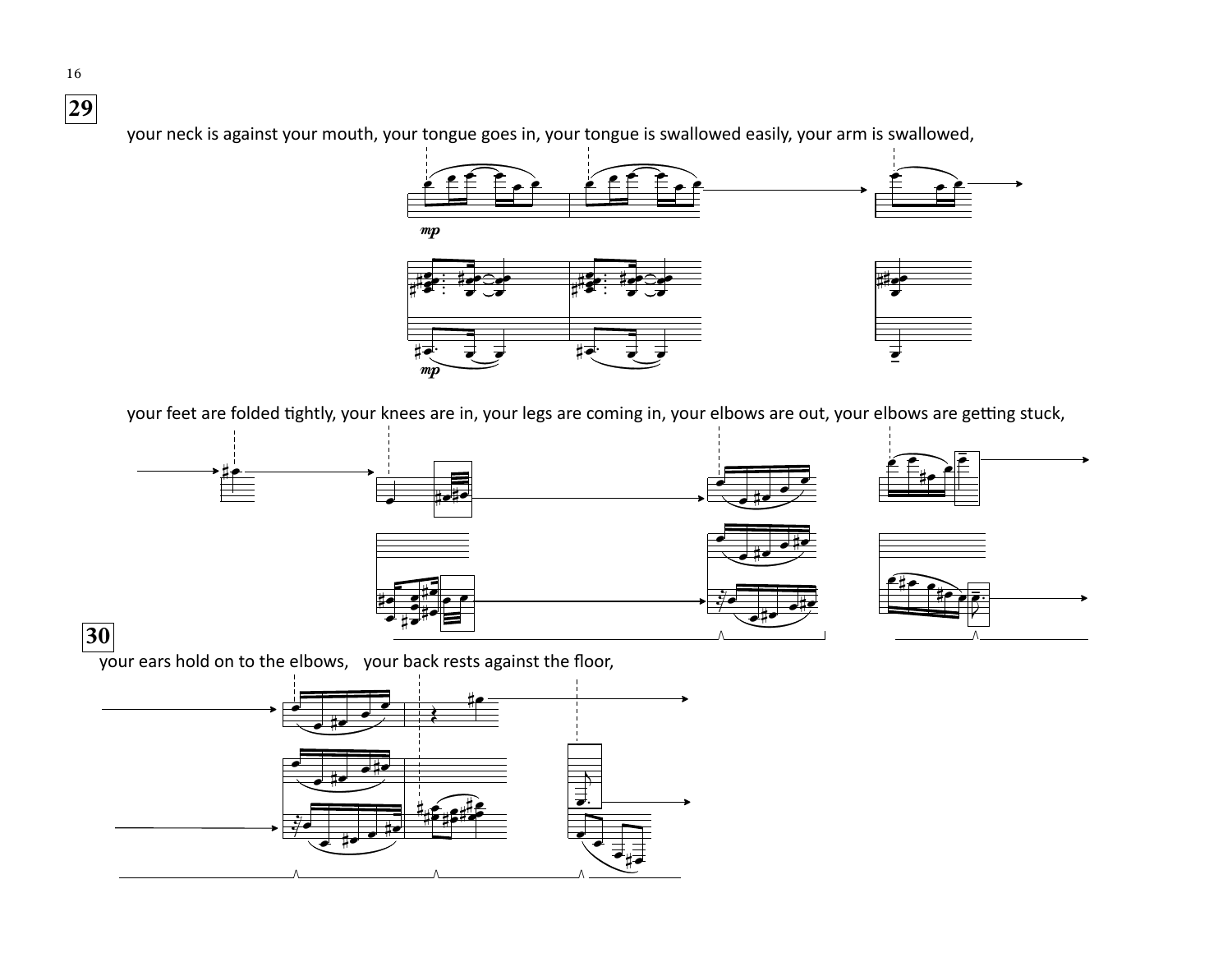your elbows press on your back, your elbows hold your back, press your back,